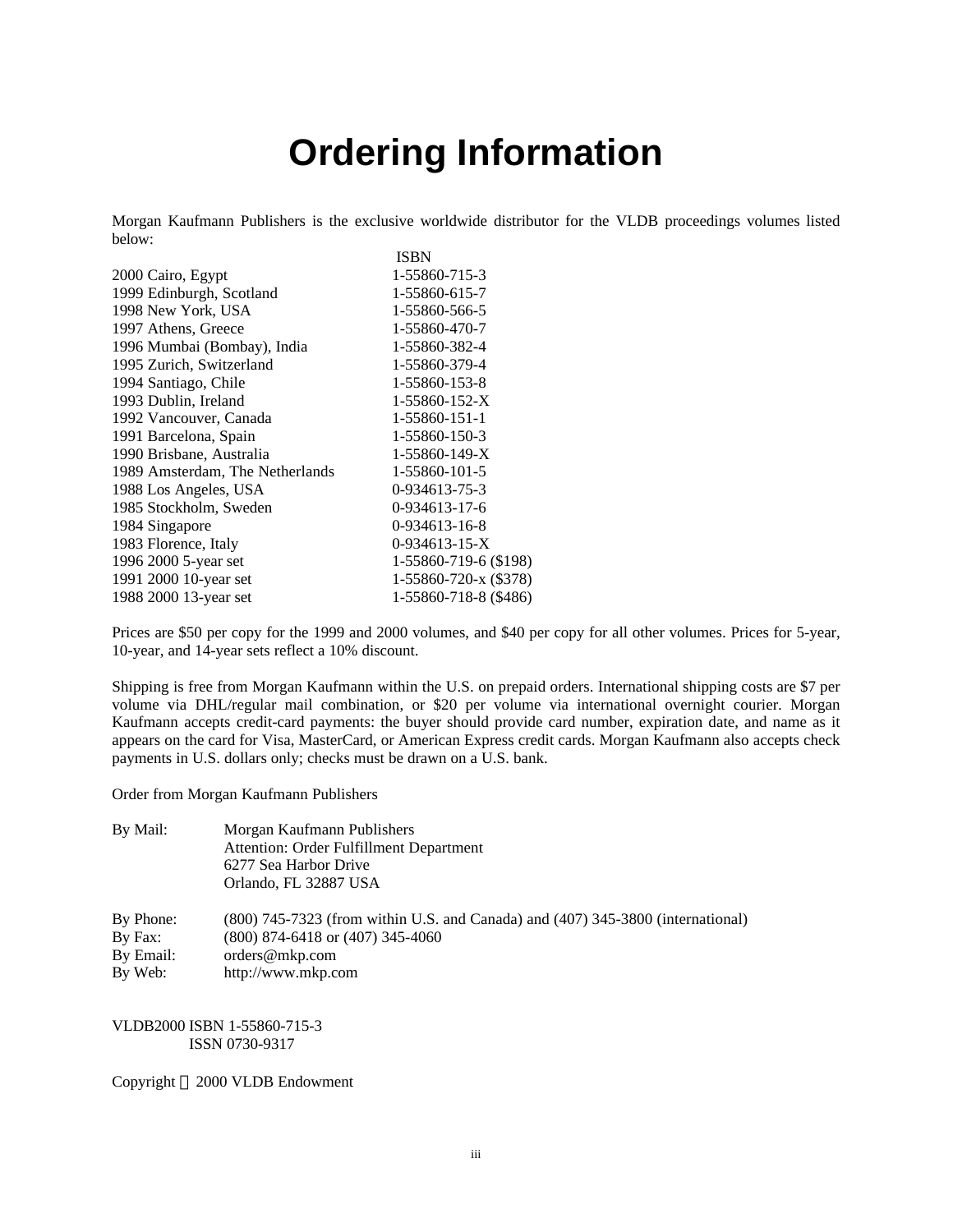# **Conference Organizers**

| <b>General Conference Chair</b>  | Nabil Kamel, American University at Cairo                               |  |
|----------------------------------|-------------------------------------------------------------------------|--|
| <b>Endowment Representative</b>  | Maria Orlowska, University Queensland                                   |  |
| <b>Program Committee Chair</b>   | Michael L. Brodie, GTE                                                  |  |
|                                  | <b>Regional Program Chairs</b>                                          |  |
| Americas                         | Amr El Abbadi, University of California at Santa Barbara                |  |
| <b>Europe, Africa, and Near</b>  | Gunter Schlageter, University of Hagen                                  |  |
| East                             |                                                                         |  |
| Far East, Asia, and Australia    | Kyu-Young Whang, Korea Advanced Institute of Science and Technology     |  |
| <b>Industrial Track</b>          | Umesh Dayal, Hewlett-Packard Labs                                       |  |
| <b>Panel and Demonstrations</b>  | Ahmed Elmagarmid, Purdue University                                     |  |
|                                  | Opher Etzion, IBM Research Laboratory in Haifa                          |  |
| <b>Tutorial</b>                  | Susan Davidson, University of Pennsylvania                              |  |
|                                  | Divyakant Agrawal, University of California at Santa Barbara            |  |
| <b>Ten-Year Paper Awards</b>     | Mike Carey, Propel                                                      |  |
|                                  | <b>Organizing Committee</b>                                             |  |
| <b>Organizing Committee</b>      | Samy Gamal Eldin, Military Technical College                            |  |
| <b>Chair</b>                     |                                                                         |  |
| <b>Sponsorship Correspondent</b> | Ismail Abdel Ghafar, Military Technical College                         |  |
| <b>Organizing Committee</b>      | Ismail Abdel Ghafar, Military Technical College                         |  |
| <b>Members</b>                   | Ali Moselhi, Regional Information Technology Enterprise                 |  |
|                                  | Ali Ghoneim, Al Ahram                                                   |  |
|                                  | Ahmed Sameh, American University in Cairo                               |  |
|                                  | Hoda Hosny, American University in Cairo                                |  |
|                                  | Awad Khalil, American University in Cairo                               |  |
| <b>Treasurer</b>                 | Amany Shehab, American University in Cairo                              |  |
| <b>Publications Chair</b>        | Sharma Chakravarthy, University of Texas at Arlington                   |  |
| <b>Publicity Chairs</b>          | Magdi Kamel, Naval Postgraduate School                                  |  |
|                                  | Erich Neuhold, GMD                                                      |  |
| <b>Proceedings Editors</b>       | Amr El Abbadi, University of California at Santa Barbara                |  |
|                                  | Michael L. Brodie, GTE                                                  |  |
|                                  | Sharma Chakravarthy, University of Texas at Arlington                   |  |
|                                  | Umeshwar Dayal, Hewlett-Packard Labs                                    |  |
|                                  | Nabil Kamel, American University in Cairo                               |  |
|                                  | Gunter Schlageter, University of Hagen                                  |  |
|                                  | Kyu-Young Whang, Korea Advanced Institute of Science and Technology     |  |
| <b>Local Liaison</b>             | Amr Goneid, American University of Cairo                                |  |
| <b>Geographic Area Chairs</b>    | Fawaz Al-Anzi, Kuwait University                                        |  |
|                                  | Nabeel I. Al-Fayoumi, Yarmouk University                                |  |
|                                  | Paolo Atzeni, Universitá Di Roma Tre                                    |  |
|                                  | Catriel Berri, The Hebrew University                                    |  |
|                                  | Athman Bougettaya                                                       |  |
|                                  | Asuman Dogac, Middle East Technical University                          |  |
|                                  | Nabil Kamel, American University of Cairo                               |  |
|                                  | Kamalaker Karapalem, The Hong Kong University of Science and Technology |  |
|                                  | Roger King, University of Colorado                                      |  |
|                                  | Erich Neuhold, GMD                                                      |  |
|                                  | Maria Orlowska, University of Queensland                                |  |
|                                  | D.B. Phatak, Indian Institute of Technology at Bombay                   |  |
|                                  | Timos Sellis, National Technical University of Athens                   |  |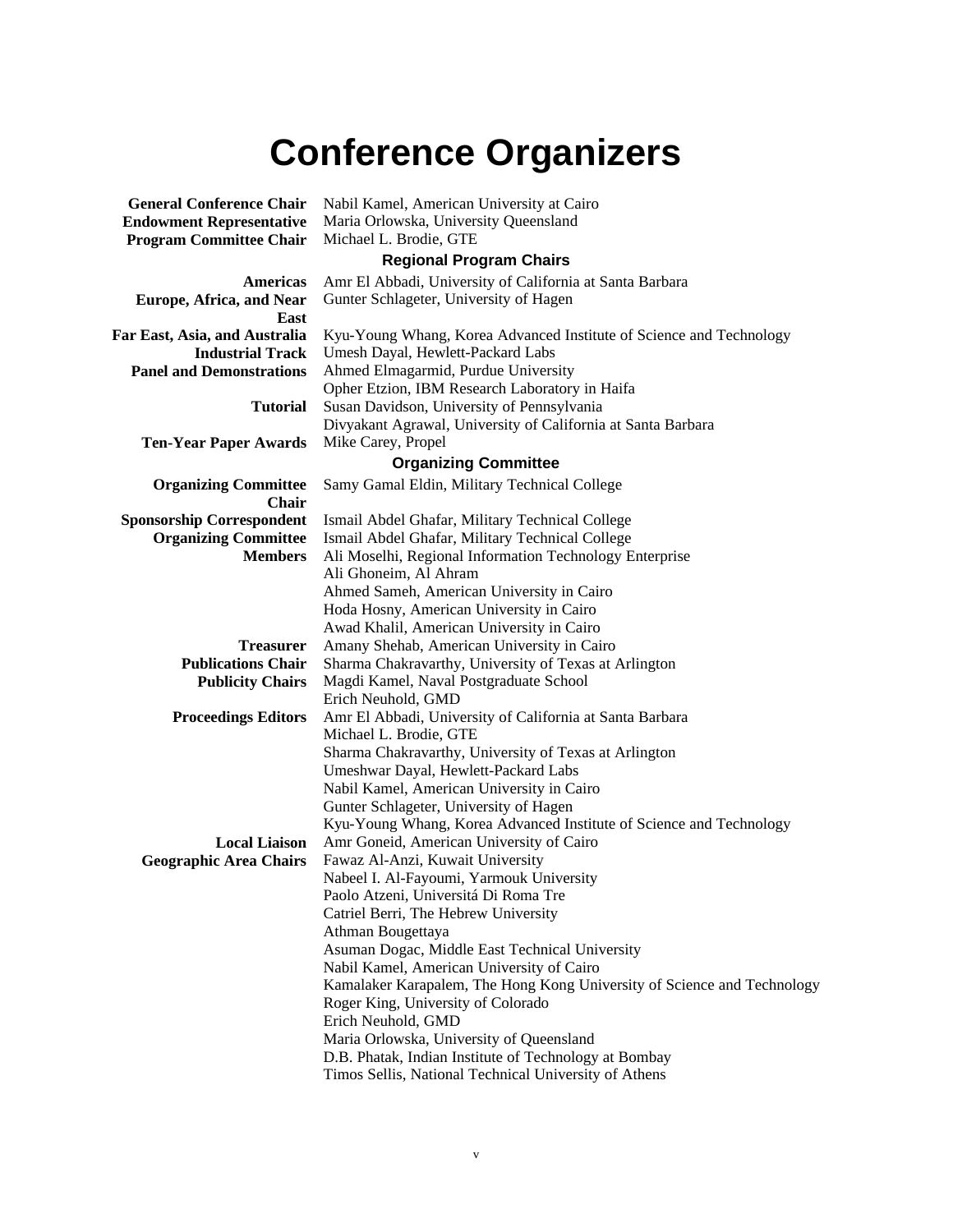### **Program Committees**

### **Far East, Asia, and Australia—Regional Chair: Kyu-Young Whang**

David John Abel, CSIRO, Australia Sang K. Cha, Seoul National University, Korea Chin-Chen Chang, National Chung Cheng University, Taiwan Arbee L.P. Chen, National Tsing Hua University, Taiwan Sumit Ganguly, Indian Institute of Technology, India Eui Kyeong Hong, University of Seoul, Korea Hyoung-Joo Kim, Seoul National University, Korea Hideko S. Kunii, Ricoh Company, Ltd., Japan Chiang Lee, National Cheng-Kung University, Taiwan Dik Lee, Hong Kong University of Science and Technology, Hong Kong Frederick H. Lochovsky, Hong Kong University of Science and Technology, Hong Kong Leszek A. Maciaszek, Macquarie University, Australia

Akifumi Makinouchi, Kyushu University, Japan Arcot Desai Narasimhalu, Kent Ridge Digital Labs, Singapore Shojiro Nishio, Osaka University, Japan Beng Chin Ooi, National University of Singapore, Singapore Maria Elzbieta Orlowska, The University of Queensland, Australia Ron Sacks-Davis, RMIT, Australia Kyuseok Shim, Korea Advanced Institute of Science and Technology, Korea Kam-Fai Wong, The Chinese University of Hong Kong, Hong Kong Masatoshi Yoshikawa, Nara Institute of Science and Technology, Japan Lizhu Zhou, Tsinghua University, China

### **Europe, Africa, and Middle East—Regional Chair: Gunter Schlageter**

Peter Apers, Universiteit Twente, Netherlands Elisa Bertino, Universitá di Milano, Italy Wojciech Cellary, The Poznan University of Economics, Poland Stavros Christodoulakis, Technical University of Crete, **Greece** Nihan Kesim Cicekli, Middle East Technical University, Turkey Christine Collet, LSR/IMAG, France Peter Dadam, Universität Ulm, Germany Asuman Dogac, Middle East Technical University, Turkey Opher Etzion, IBM, Israel Piero Fraternali, Politecnico di Milano, Italy Jane Grimson, Trinity College Dublin, Ireland Arantza Illarramendi Echave, UPV/EHU, Spain Yannis Ioannidis, University of Athens, Greece Keith G. Jeffery, Rutherford Appleton Laboratory, United Kingdom Christian Jensen, Aalborg University, Denmark Leonid Kalininchenko, Russian Academy of Sciences, Russia Dimitris Karagiannis, University of Vienna, Austria Martin Kersten, CWI, The Netherlands Awad Khalil, The American University in Cairo, Egypt Gerhard Klett, COMPAREX Informationssysteme, Germany Klaus Kuespert, University of Jena, Germany Rivka Ladin, Tandem Labs, Israel Robert Meersman, Vrije Universiteit Brussel, Belgium Andreas Meier, University of Fribourg, Switzerland Mike P. Papazoglou, Tilburg University, The Netherlands Norman Paton, University of Manchester, United Kingdom Tore Risch, Linkoping University, Sweden Martin Rennhackkamp, The Data Base Approach, South Africa H.-J. Schek, ETH Zentrum Zürich, Switzerland Marc Scholl, University of Konstanz, Germany Heinz Schweppe, Free University of Berlin, Germany Timos Sellis, National Technical University of Athens, **Greece** Eric Simon, INRIA, France Arne Solvberg, IDI-G, Norway Stefano Spaccapietra, EPFL-DI-LBD, Switzerland Jukka Teuhola, University of Turku, Finland Patrick Valduriez, INRIA, France Jan Van den Bussche, University of Limburg, Belgium Peter Wood, King's College London, United Kingdom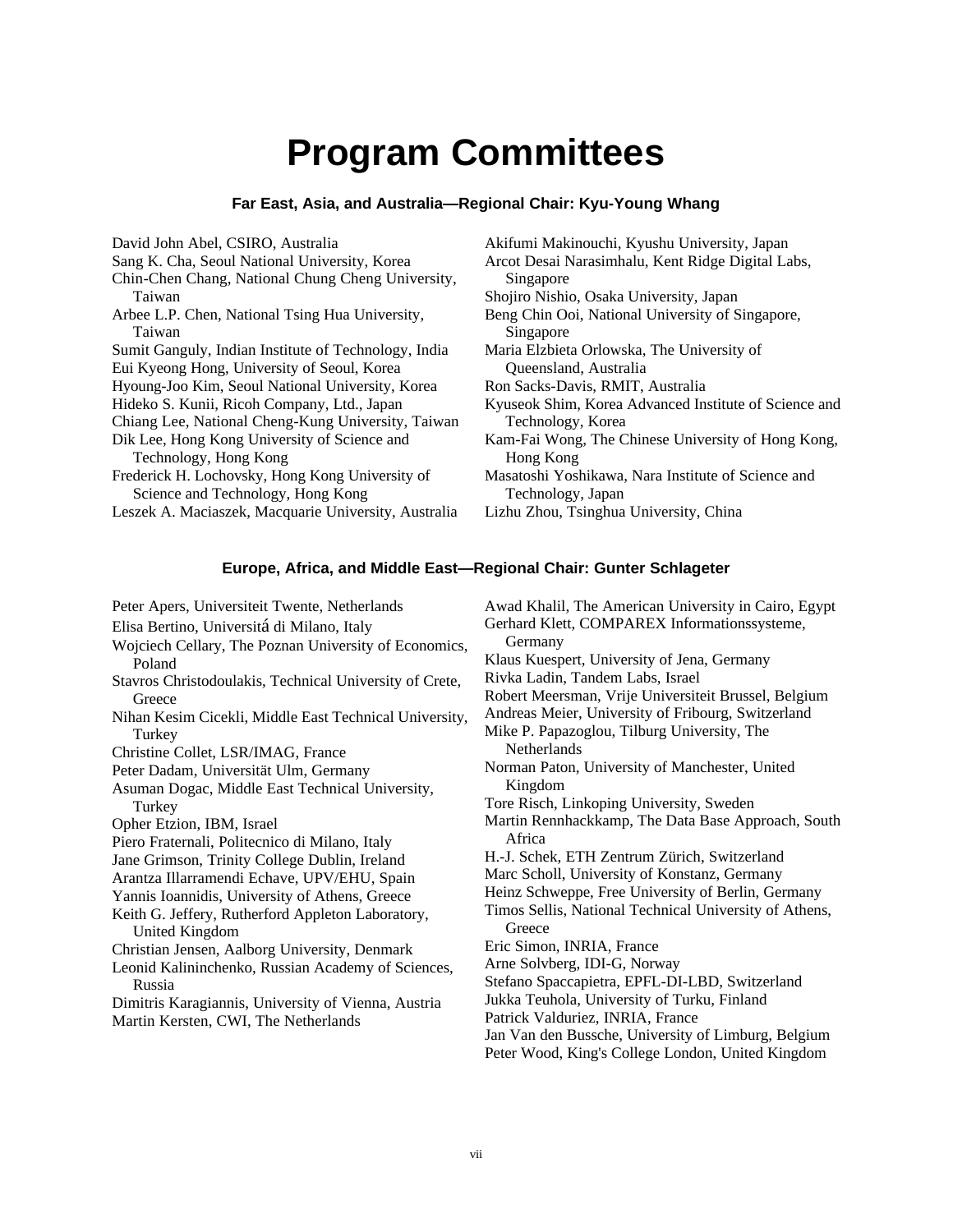#### **Americas—Regional Chair: Amr El Abbadi**

Walid G. Aref, Purdue University, USA Daniel Barbara, George Mason University, USA Claudia Bauzer Medeiros, Instituto Computação, Brazil Paul Brown, Informix, USA Surajit Chaudhuri, Microsoft, USA Sudarshan S. Chawathe, University of Maryland, USA Panos K. Chrysanthis, University of Pittsburgh, USA Usama Fayyad, digiMine.com Dimitrios Georgakopoulos, Microelectronics and Computer Technology Center, USA Shahram Ghandeharizadeh, University of Southern California, USA Luis Gravano, Columbia University, USA Laura M. Haas, IBM, USA Jiawei Han, Simon Fraser University, USA Abdelsalam (Sumi) Helal, University of Florida, USA Meichun Hsu, Hewlett-Packard Laboratories, USA H. V. Jagadish, University of Illinois at Urbana-Champaign, USA Theodore Johnson, AT&T Labs, USA Scott T. Leutenegger, University of Denver, USA Sharad Mehrotra, University of California at Irvine, USA Richard Muntz, University of California at Los Angeles, USA Marie-Anne Neimat, TimesTen Performance Software, USA USA Madison, USA USA USA USA

Z. Meral Ozsoyoglu, Case Western Reserve University, Hamid Pirahesh, IBM, USA Viswanath Poosala, Bell Labs, USA Sunil Prabhakar, Purdue University, USA Michael Rabinovich, AT&T Labs, USA Prabhu Ram, Mercata, Inc., USA Raghu Ramakrishnan, University of Wisconsin at Louiqa Raschid, University of Maryland, USA Rajeev Rastogi, Bell Labs, USA Frank Olken, Lawrence Berkeley Lab, USA Kenneth Salem, University of Waterloo, USA Sunita Sarawagi, IBM, USA Kenneth C. Sevcik, University of Toronto, Canada Dennis Shasha, New York University, USA Jianwen Su, University of California at Santa Barbara, Dan Suciu, AT&T Labs, USA Anthony Tomasic, Digital Integrity, USA Vassilis Tsotras, University of California at Riverside, Victor Vianu, University of California at San Diego, Jeffrey S. Vitter, Duke University, USA Jennifer Widom, Stanford University, USA Ouri Wolfson, University of Illinois at Chicago, USA Stan Zdonik, Brown University, USA

#### **Demonstrations Program—Chairs: Opher Etzion and Ahmed Elmagarmid**

Asuman Dogac, Middle East Technical University, Turkey Avigdor Gal, Rutgers University, USA Minos Garofalakis, Lucent Labs, USA Johannes Gehrke, Cornell University, USA

Bill McIver, Brown University, USA Aya Soffer, IBM Research Laboratory in Haifa Vassilios S. Verykios, Drexel University, USA Aidong Zhang, SUNY at Buffalo, USA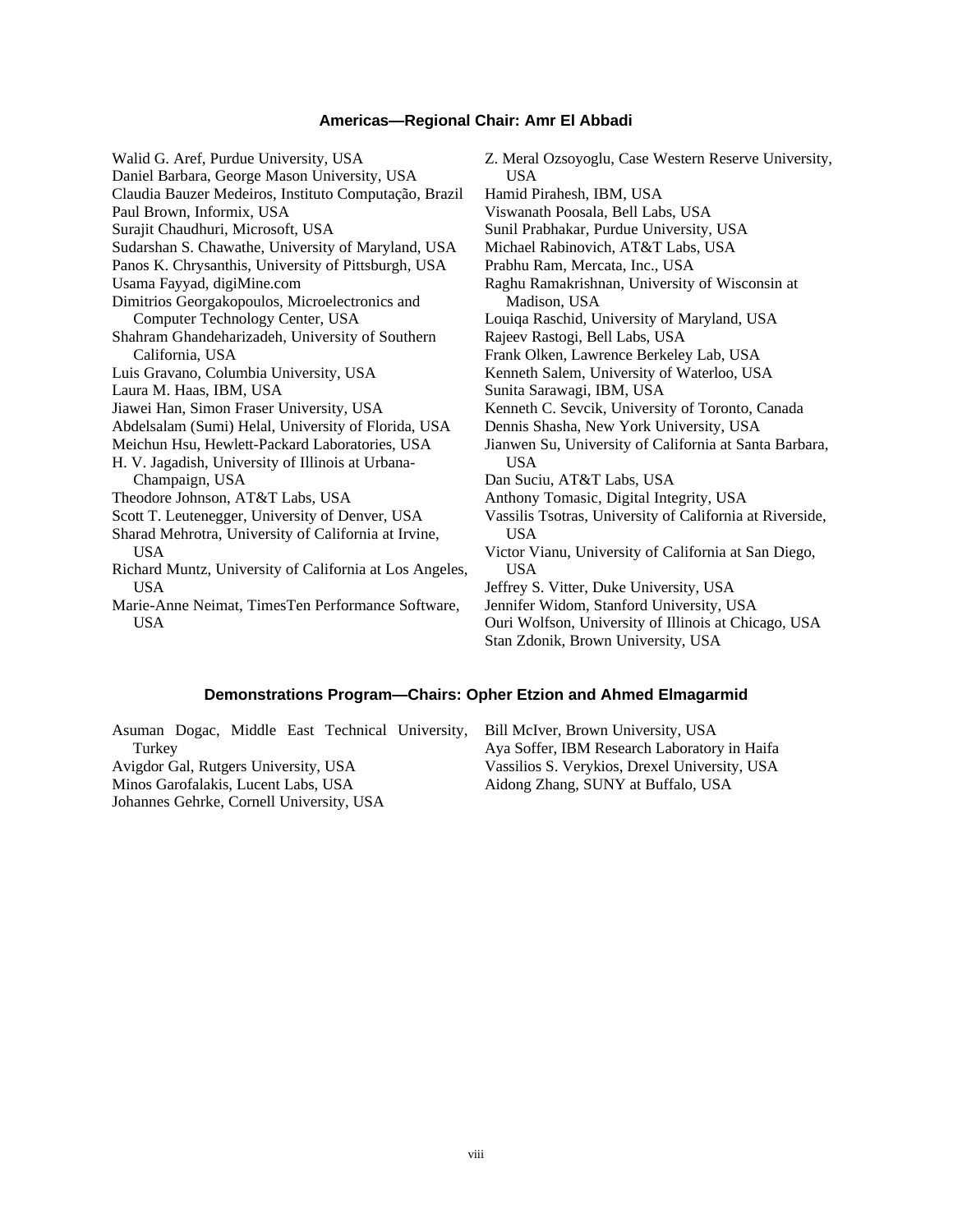### **Additional Reviewers**

Robert Abarbanel Serge Abiteboul Swarup Acharya Michel Adiba Divy -Agrawal Michael Akinde Mehmet Altinel Toshiyuki Amagasa Hirofumi Amano Stergios Anastasiadis Thomas Baby James Bailey Herman Balsters Sujata Banerjee Roger S. Barga Edgard-Ivan Benitez-Guerrero Jesús Bermúdez Kevin Beyer Alex Biliris Philip Bohannon Michael Bohlen Klemens Böhm Edward Bortnikov Peter Bosch David Botzer Jihad Boulos Terie Brasethvik Yuri Breitbart Stephane Bressan Laura Bright Carlos Brito D.O. Briukhov Budiarto Rolf de By Don Carney Malu Castellanos Barbara Catania Kaushik Chakrabarti Chee-Yong Chan Rahul V. Chari Qiming Chen Yaw-Huei Chen Mitch Cherniack Rada Chirkova Junghoo Cho Parvathi Chundi Justim Chung Andrzej Cichocki Shi Cong Thierry Coupaye Arturo Crespo Yingwei Cui Bogdan Czejdo Ricardo Dahab Theodore Dalamagas Pascal Déchamboux Luis Mariano Del Val Cura Pavan Desikan Lyman Do Carlotta Domeniconi Donko Donjerkovic

Henk Ernst Blok Kai Essig L. Feng Mary Fernandez Elena Ferrari Lucas C. Ferreira J.C. Freytag Juliana Friere Xiang Fu Michael Fuller Avigdor Gal Venkatesh Ganti Dieter Gluche Bart Goethals Christoph Gollmick Alfredo Goñi Torsten Grabs Goetz Graefe Paul Grefen Torsten Grust Altay Guvenir Marios Hadjieleftheriou Oner N. Hamali Takahiro Hara Kaname Harumoto Kenji Hatano Jia-Lien Hsu Andrew Hume David Hutchionson Ilyas Ihab Yoshiharu Ishikawa Xudong Jiang Tetsuro Kakeshita Kunihiko Kaneko Timour Katchanouov Timo Kaukoranta Hiroyuki Kawano Chih-Horng Ke Kihong Kim George Kollios Flip Korn Hank Korth Nick Koudas Yong Sik Kwon Alexandros Labrinidis Joyce Lam Susan Lauzac Doheon Lee Guanling Lee Kyu-Chul Lee Wookey Lee Hong Va Leong Alon Levy Eliezer Levy Chen Li Chung-Sheng Li Weifa Liang Edgar Chia-Han Lin Lienfa Lin Xuemin Lin Shou-Chih Lo

Guy Lohman Rafael Lozano Quanwei Lu Bertram Ludaescher Jens Lufter Benny Mandler Stefan Manegold Murali Mani Runying Mao Arunprasad P. Marathe Subhasish Mazumdar Lester McCann Eduardo Mena Joris Mihaeli Renee Miller Nina Mishra Gail Mitchell Sape Mullender Mario A. Nascimento Paul Natsev Surya Nepal Niels Nes Jan Nowitzky Chris Olston Mike Ortega Gultekin Ozsoyoglu Brajendra Panda Jang Ho Park Jong Soo Park Uchang Park Torben B. Pedersen Jian Pei Nitzan Peleg Arjan Pellenkoft Frank Pentaris Helen Pinto Kringkai Porkaew Fabio Porto Cecillia Procopiuc Octavian Procopiuc Qing Qian Timo Raita Anand Rajaraman Holger Riedel Manuel Rodriguez-Martinez Uwe Röhm Claudia Lucia Roncancio Marek Rusinkiewicz Jarogniew Rykowski Yasushi Sakurai Simonas Saltenis Renato Santos Ismael Sanz Hideki Sato Mehmet Sayal Heiko Schuldt Hans Schuster Greg Seidman S. Seshadri Uri Shaft

Yuval Sherman Jing Shi Victor Shi Richard Sidle A. Prasad Sistla Steffen Skatulla N.A. Skvortsov Giedrius Slivinskas Aya Soffer Divesh Srivastava Emily Su Kian-Lee Tan Murat Tasan Nesime Tatbul Malcolm Taylor Dimitri Theodoratos Yannis Theodoridis James Thom Hakki Toroslu Hallvard Trætteberg Goce Trajcevski Shin-Mu Tseng Arif Tumer Anthony Tung Can Türker Ozgur Ulusoy Tolga Urhan Genoveva Vargas-Solar Vasilis Vassalos Dirk Vermeir Arjen P. de Vries Florian Waas Botao Wang Guoren Wang Ke Wang Min Wang Wei Wang Yuan-Fang Wang Roger Weber Jin Wen Waldemar Wieczerzycki Jef Wijsen Man Hon Wong Xintao Wu Yi-Hung Wu Bo Xu Jianliang Xu Jun Yang Ramana Yerneni Yong-Ik Yoon Clement Yu Jeffrey Xu Yu Gian Piero Zarri Bin Zhang Donghui Zhang Zhili Zhang Zhong Zhang Xiaofang Zhou Hongjun Zhu Justin Zobel Qinghua Zou

Bill Shapiro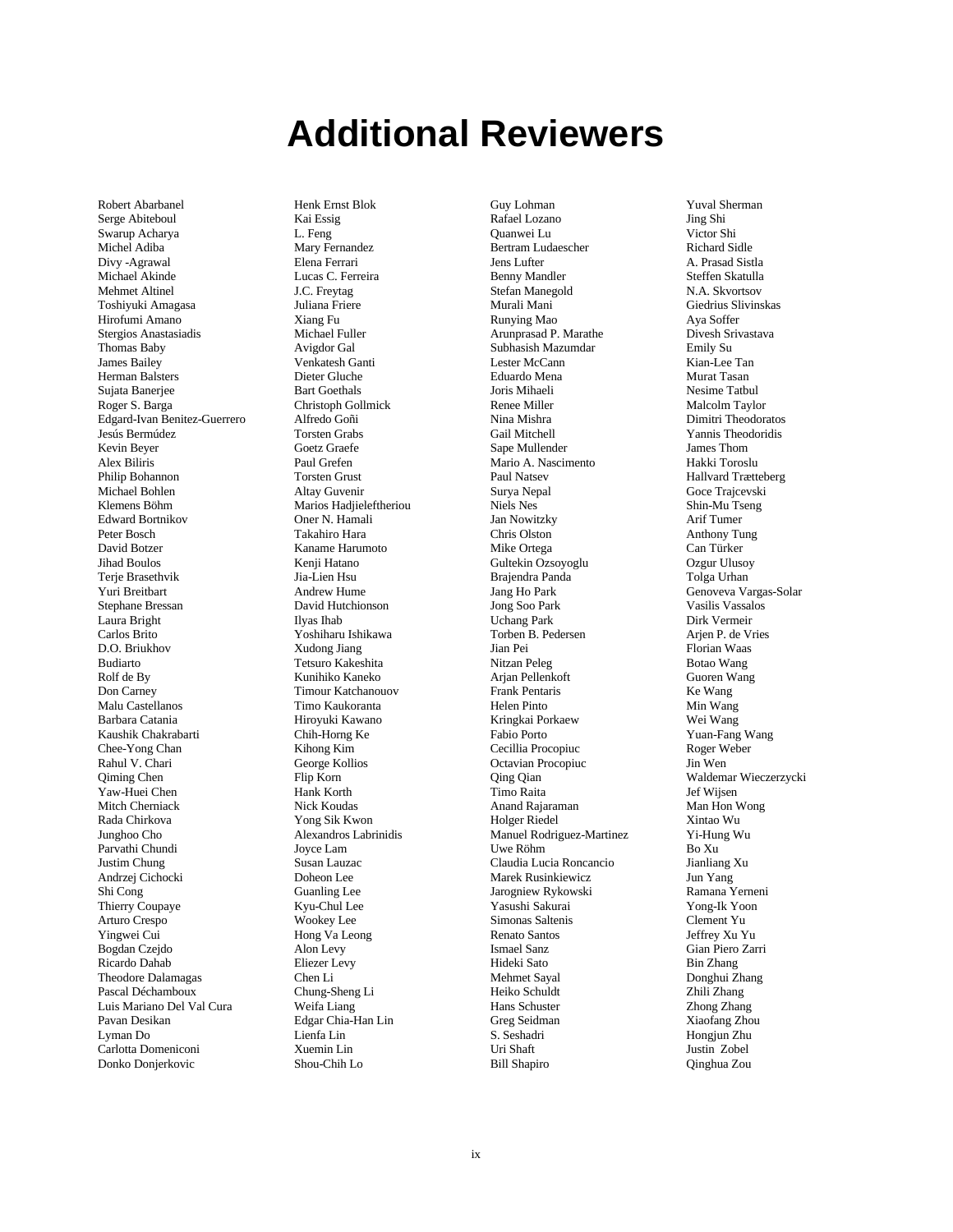## **Additional Demonstrations Reviewers**

Phillippe Bonnet David Botzer Elena Daseni

Alin Dobra Mohamed Elfeky Alexandre Evfimievski Ihab Illyas Hillel Kolodner Mirette Marzouk Joris Mihaeli Yucel Saygin Tali Yatzkar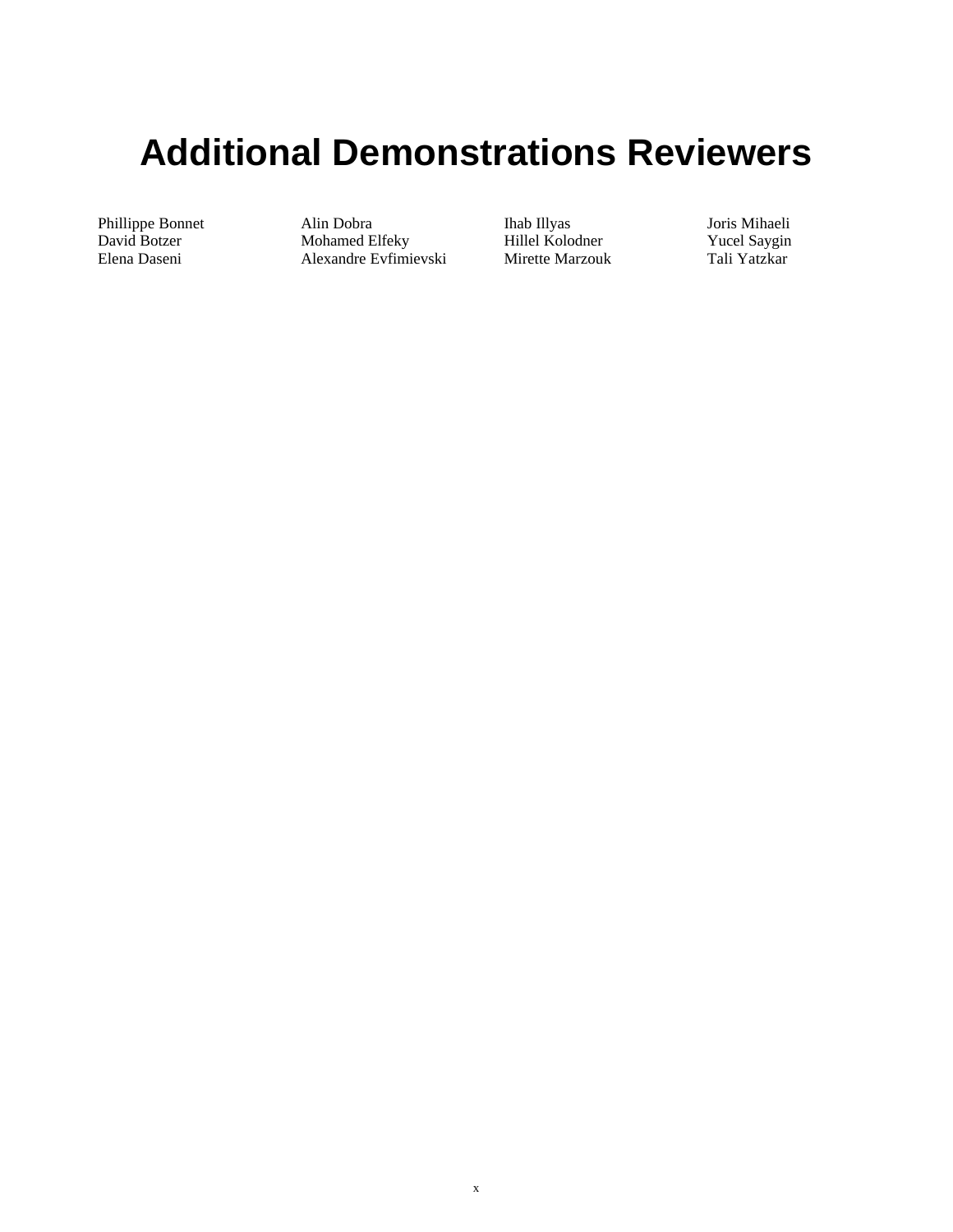



The American<br>University in Cairo



-<br>"Sponsors have contributed monetarily to the conference and appear in order of their contributions, top to bottom and left to right.<br>""Organizers and supporting organizations have contributed considerably from their reso conference.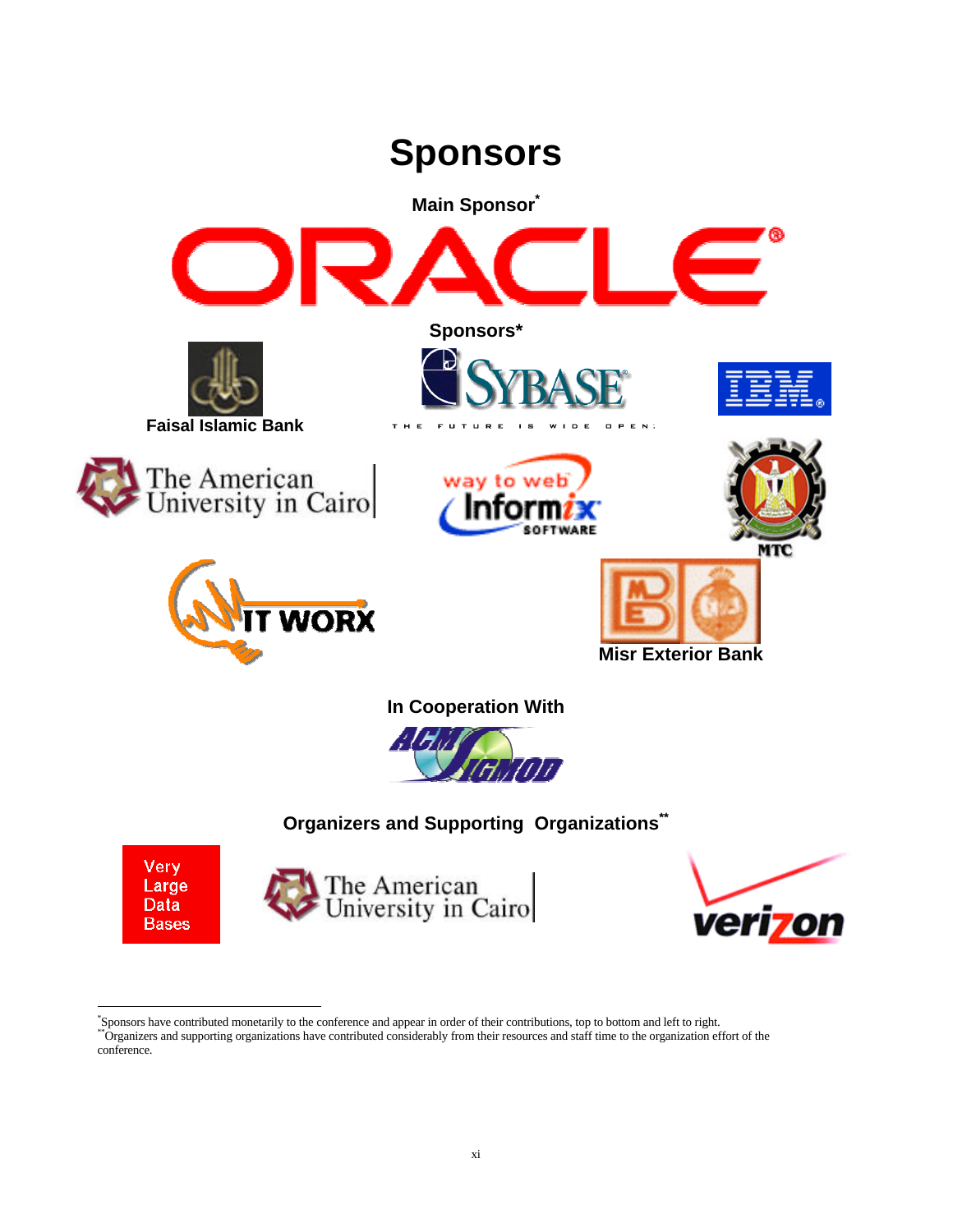### **VLDB Endowment**

### **Board of Trustees**

**President** John Mylopoulos **Vice-President** Keith G. Jeffery **Secretary** Klaus R. Dittrich **Treasurer** Jennifer Widom **Members** Rakesh Agrawal Philip A. Bernstein Michael L. Brodie Michael J. Carey Stefano Ceri Sophie Cluet Umeshwar Dayal Laura M. Haas Yannis E. Ioannidis Martin L. Kersten Masaru Kitsuregawa Hongjun Lu M. Tamer Özsu Hans-Jörg Schek Timos K. Sellis Gerhard Weikum Kyu-Young Whang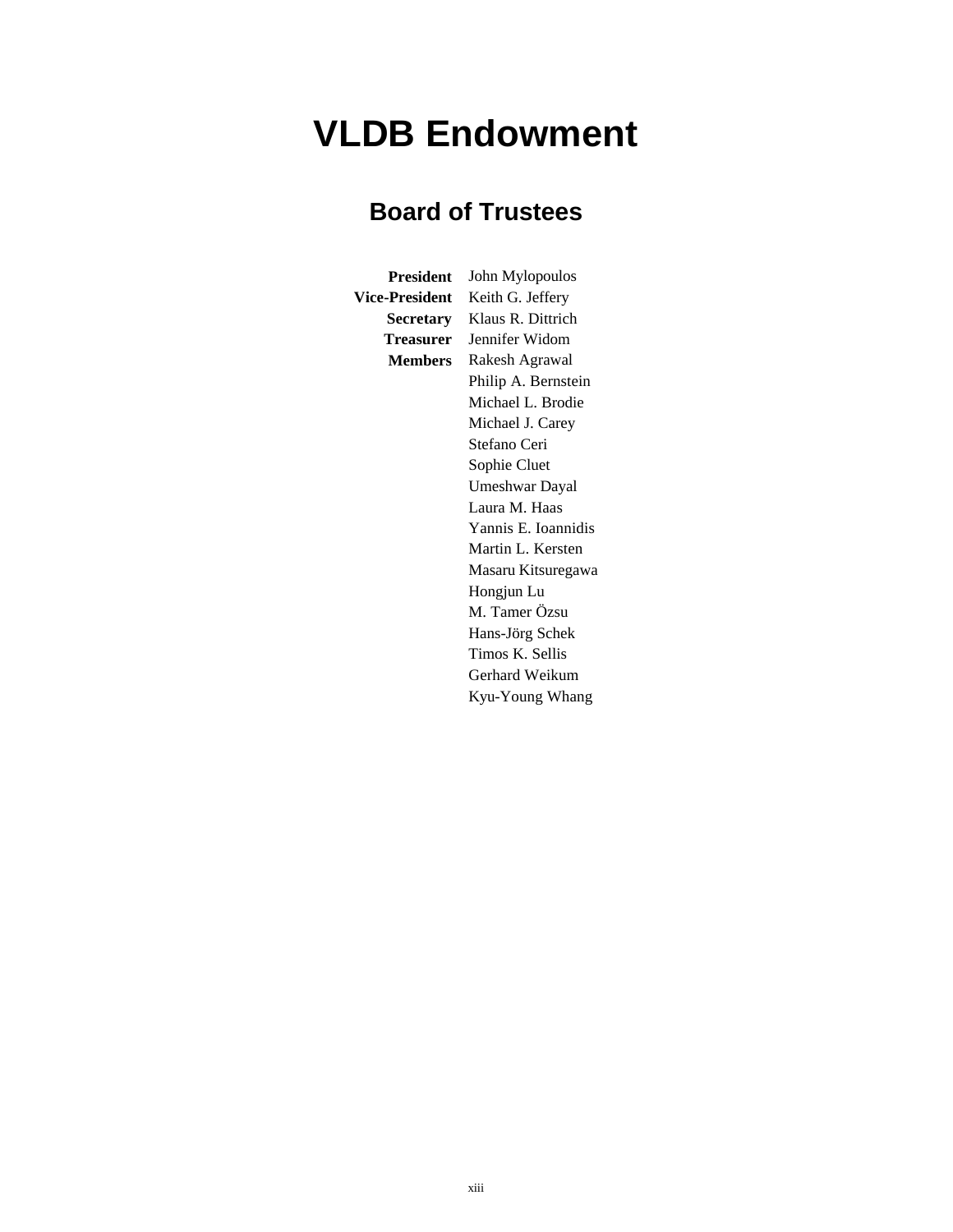## **Preface**

In your hands are the results of much effort, beginning with the preparation of papers, panels, demos, and tutorials, going through the review process and the hard work of the program committee and the organizing committee, and ending with the conference itself.

The outstanding results achieved are due largely to the efforts of the dedicated professionals who have spent close to four years preparing for this event, and also to the support of many institutions and individuals. I especially want to thank the VLDB Endowment members for voting in favor of the proposal to bring the conference to Cairo, and for their generosity with offering special support for local and regional participation. Special thanks also go to Peter Lockemann, past VLDB president, for his support for VLDB2000 in Cairo and to John Mylopoulos, the current president, for his continued support of the conference throughout.

We are especially indebted to Maria Orlowska, the VLDB Endowment representative, for all her efforts during the preparation period for the conference.

Special thanks to Dr. Mofied Shehab, Minister of Higher Education and Scientific Research, and Dr. Ahmed Nazif, Minister of Information and Communications, for their support of the conference and for sharing their thoughts and experiences with us during the conference.

Many thanks go to all the members of the Program Committee: Michael L. Brodie, the Program Committee Chair, for his enormous creative effort; Amr El Abbadi, Gunter Schlageter, and Kyu-Young Hwang, the Regional PC Chairs; Umesh Dayal, the Industrial PC Chair; Ahmed ElMagarmid and Opher Etzion, the Panels and Demos Co-chairs; and Susan Davidson and Divvy Agrawal, the Tutorials Co-chairs, for the excellent program they have prepared. Finally, I want to thank Sharma Chakravarthy, the Publications Chair, who was responsible for the final look of the proceedings.

Special thanks to Organizing Committee Chair Dr. Samy Gamal Eldin for his continuous support of the conference, and for a job well done. Thanks to all the members of the Organizing Committee, especially Dr. Ismail Abdel Ghafar, who has shouldered much of the burden; Dr. Ali Moselhi, for managing the VLDB2000 project in the Ministry of Information and Communications; and Dr. Amr Goneid, for his help with local publicity and for supporting our accountant. We are also indebted to Ali Ghoneim and Gamal Gheitas from Al Ahram Newspaper for supporting the conference and helping to promote it and to derive maximum benefit from it locally. Many thanks to Ali Agoza, also from Al Ahram, for his help with the CD-ROM.

Much of the success for raising the participation figures for the conference go to Magdi Kamel and Erich Neuhold, the Publicity Co-chairs, for the energetic and effective international publicity campaign they mounted. Many thanks to all the Geographic Area Chairs for helping to raise awareness about the conference in their local regions.

I would like to thank Rana Ayman for the many hours she spent working on the Web site and for the beautiful logo she designed.

Many others have worked on the conference on a paid basis. I also want to thank them for being part of our team. These include Mrs. Amira Iskander, Star of Egypt Travel; Amany Shehab, our accountant; Hakam Kanafany, Datum; Tamer Kamal and Ramy Farid, the registration form designers; and Khaled Nasrallah and Ayman Al Bayaa, the exhibit organizers.

We are very grateful to all of our sponsors, without whose support this conference would not have been possible.

I would like to offer a few final comments regarding the conference itself. The VLDB conference is a unique conference indeed. Not only because it is the most widely recognized conference in databases, but also because of its long and wellestablished tradition of quality, innovation, variety, and international orientation.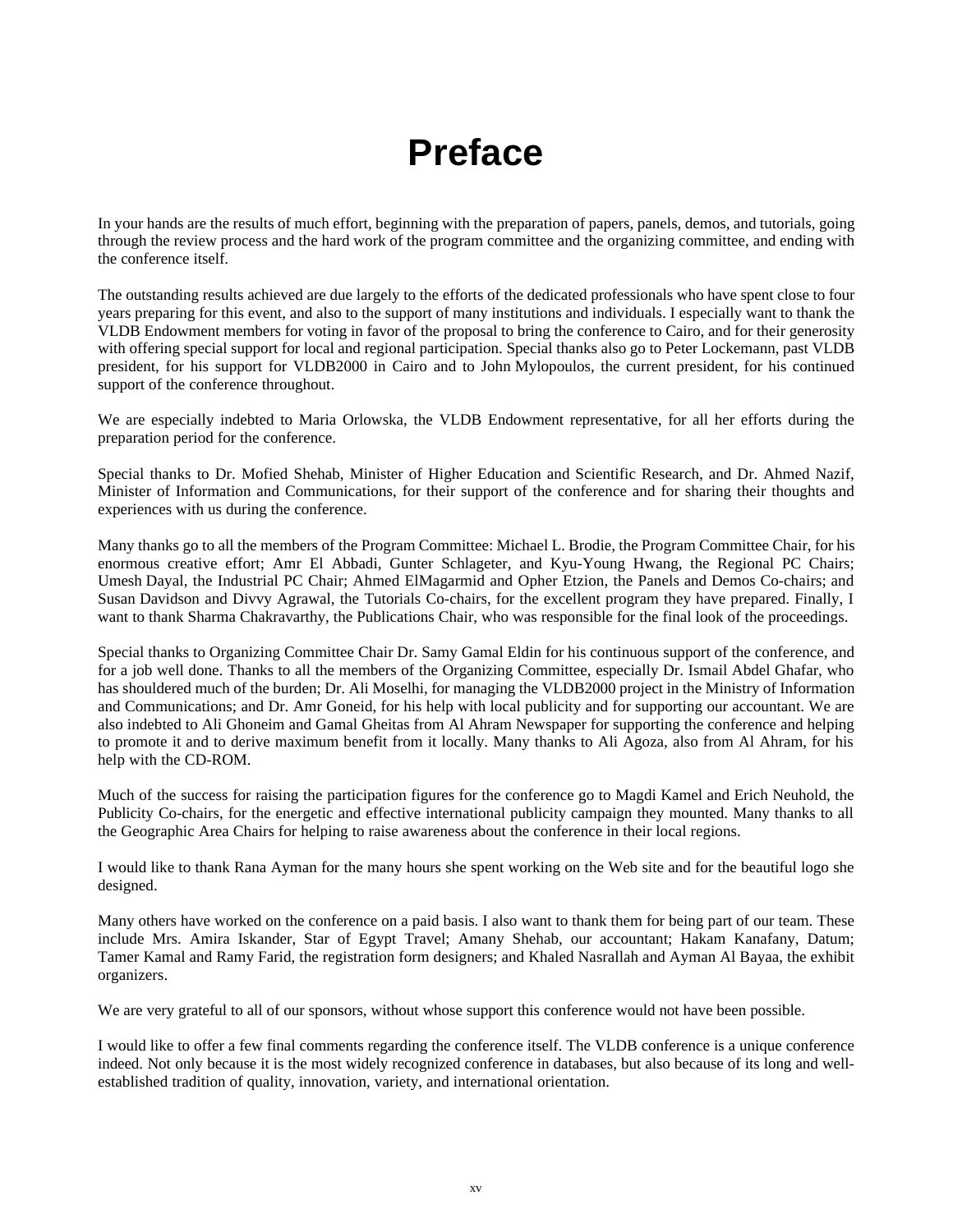Holding conferences like this in developing countries is extremely beneficial to the hosting country and its surrounding region. The conference brings important technology to the attention of local scientists and practitioners, and offers them a chance to meet with top scientists and developers in the field. Likewise, it also helps place the technical potential of these countries in the spotlight of the industry at large. It does so at an affordable cost to the local delegates, considering the elimination of travel and lodging costs. In the case of VLDB2000, local fees have been further reduced by a special and generous regional promotional offer, co-sponsored by VLDB2000 and the VLDB Endowment. There are also other side benefits to the hosting country—a small boost in tourism and various conference-related business activities.

Organizing VLDB2000 in Cairo has been a truly large and unforgettable international team effort that required collaboration among multiple institutions. Inevitably, the four years of hard work that was put into the conference preparation and organization entailed personal sacrifices from some of its key volunteer officers. It is to these people who have put in so much effort and time that our deepest gratitude should go.

The location of VLDB2000 was unique, at the foot of the great pyramid of Giza, the only surviving wonder of the ancient world and one of Mankind's most remarkable achievements. Delegates have enjoyed the atmosphere. The VLDB2000 Organizing Committee has also incorporated a number of activities outside of the conference hours to introduce delegates to the local history and culture in their spare time.

On behalf of all conference committees, I hope that you will enjoy the work in these proceedings and find it of much benefit.

> Nabil Kamel General Conference Chair VLDB2000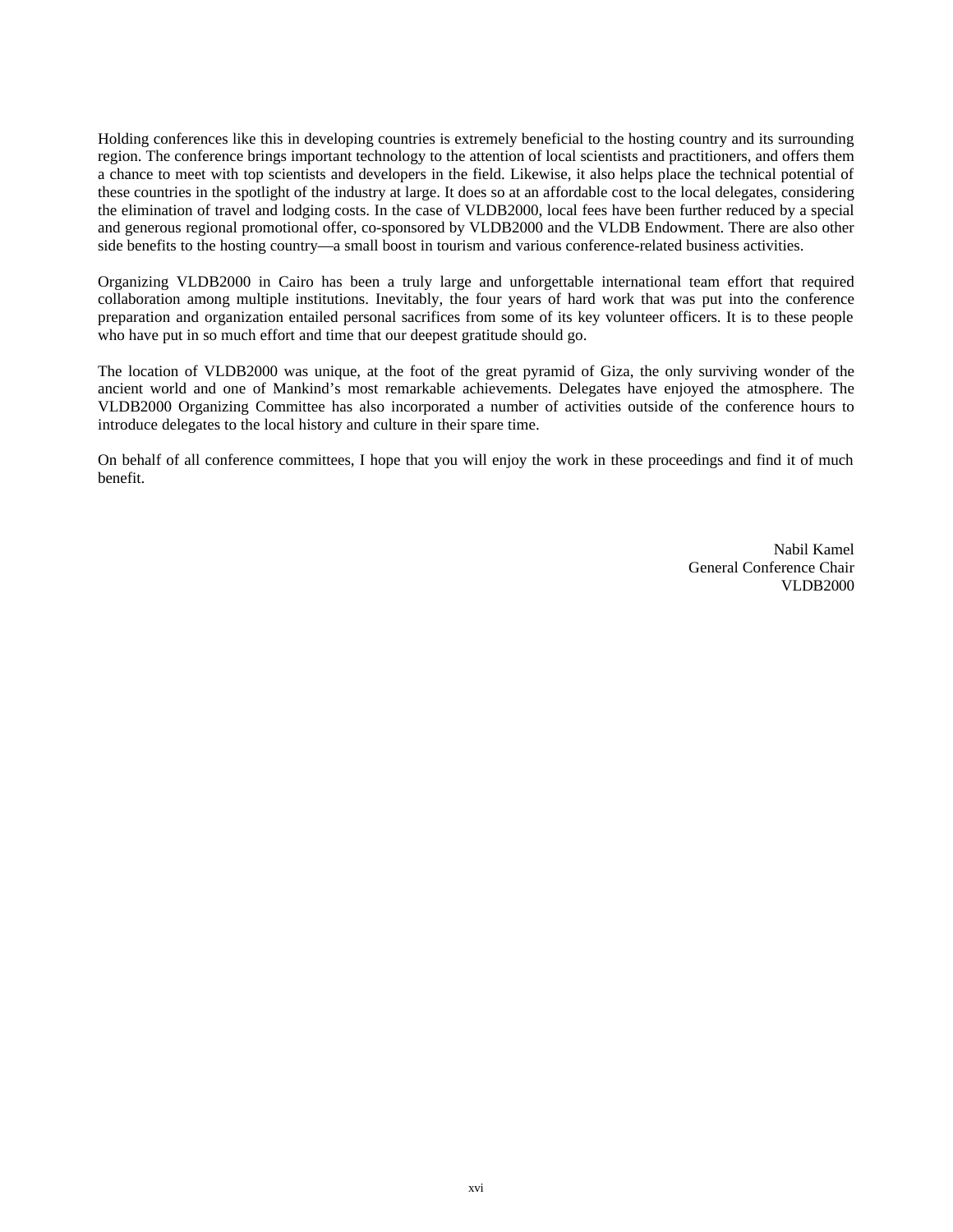### **Foreword**

The 26th International Conference on Very Large Databases addressed some of the most critical challenges and achievements in the research and practice of database applications and management, especially those posed by the current Internet revolution. VLDB2000 continues this conference's 26-year tradition as the premier international forum for database researchers, vendors, practitioners, application developers, and users. VLDB2000 included two keynote presentations, a 10-Year Award paper, 53 papers, 16 demonstrations, 3 panels, 5 industrial sessions, 1 domain session, and a VLDB Endowment-sponsored plenary panel on VLDB directions.

### **Broadening the Database Field**

An objective of VLDB2000 was to contribute to broadening the database field. See *Panel: Future Directions of Database Research—The VLDB Broadening Strategy, Part 2* in this volume for a description of the Broadening Strategy. Initially, the Broadening Strategy was controversial. There was concern that since broadening papers did not have established research methodologies as do core database topics, the quality of broadening papers would be below the quality of papers traditionally accepted by VLDB. The VLDB Endowment unanimously accepted this risk in order to expand the database field, at least in VLDB conferences. To maintain VLDB's traditional strength, a minimum quota was set for papers on core research topics. In addition, a minimum quota was set for papers that contributed to the Broadening Strategy. The Broadening Strategy was unexpectedly successful. More than 77% of submitted papers and more than 88% of accepted papers made modest or strong contributions to broadening in contrast to a range of 2% to 19% of accepted papers in previous years. The quality of these papers was on par with or exceeded papers on core database topics. In fact, the papers with the highest overall scores also had the highest broadening scores. The broadening quotas were exceeded in part by strong core papers that included broadening content. In addition, 56% to 100% of all other contributions also contributed to the Broadening Strategy.

### **Keynotes**

VLDB2000 was honored to have as a keynote speaker Dr. Ebbe Nielsen, one of the world's leading biodiversity scientists and an expert in the developing field of biodiversity informatics. Biodiversity, a theme of VLDB2000 as part of the Broadening Strategy, is an excellent and potentially fruitful domain which poses significant data management challenges and in which database researchers could, in cooperation with biodiversity experts, contribute to both good computer science and to improving the world. The purpose of the keynote and the theme was to encourage database researchers to cooperate with biodiversity experts to address data management research challenges that arise in that domain.

### **10-Year Paper Award**

This prestigious annual award is intended for "the most influential paper in the VLDB Proceedings 10 years ago." VLDB2000. The VLDB Endowment was delighted to honor Dr. Stefano Ceri, Dipartimento Di Elettronica, Politecnico di Milano, and Dr. Jennifer Widom, Computer Science Department, Stanford University, as recipients of the VLDB2000 10-Year Paper Award for their VLDB1990 paper:

Ceri, S. and J. Widom, "*Deriving Production Rules for Constraint Maintenance*." In Dennis McLeod, Ron Sacks-Davis, Hans-Jorg Schek (Eds.): 16th International Conference on Very Large Databases, August 13–16, 1990, Brisbane, Queensland, Australia.

The honor is well deserved by Stefano and Jennifer given their individual and joint contributions to the area of active databases and to other areas of database research over many years. The award winners invited Roberta J. Cochrane, IBM Almaden Research Center, to co-author the invited paper "Practical Applications of Triggers and Constraints: Success Stories and Lingering Issues," which is included in this volume.

The paper was selected by the 10-Year Paper Award Committee, chaired by Dr. Mike Carey, Propel, and consisting of Prof. Frederick H. Lochovsky, University of Science & Technology–Hong Kong; Prof. Dr. Hans-Jorge Schek, ETH–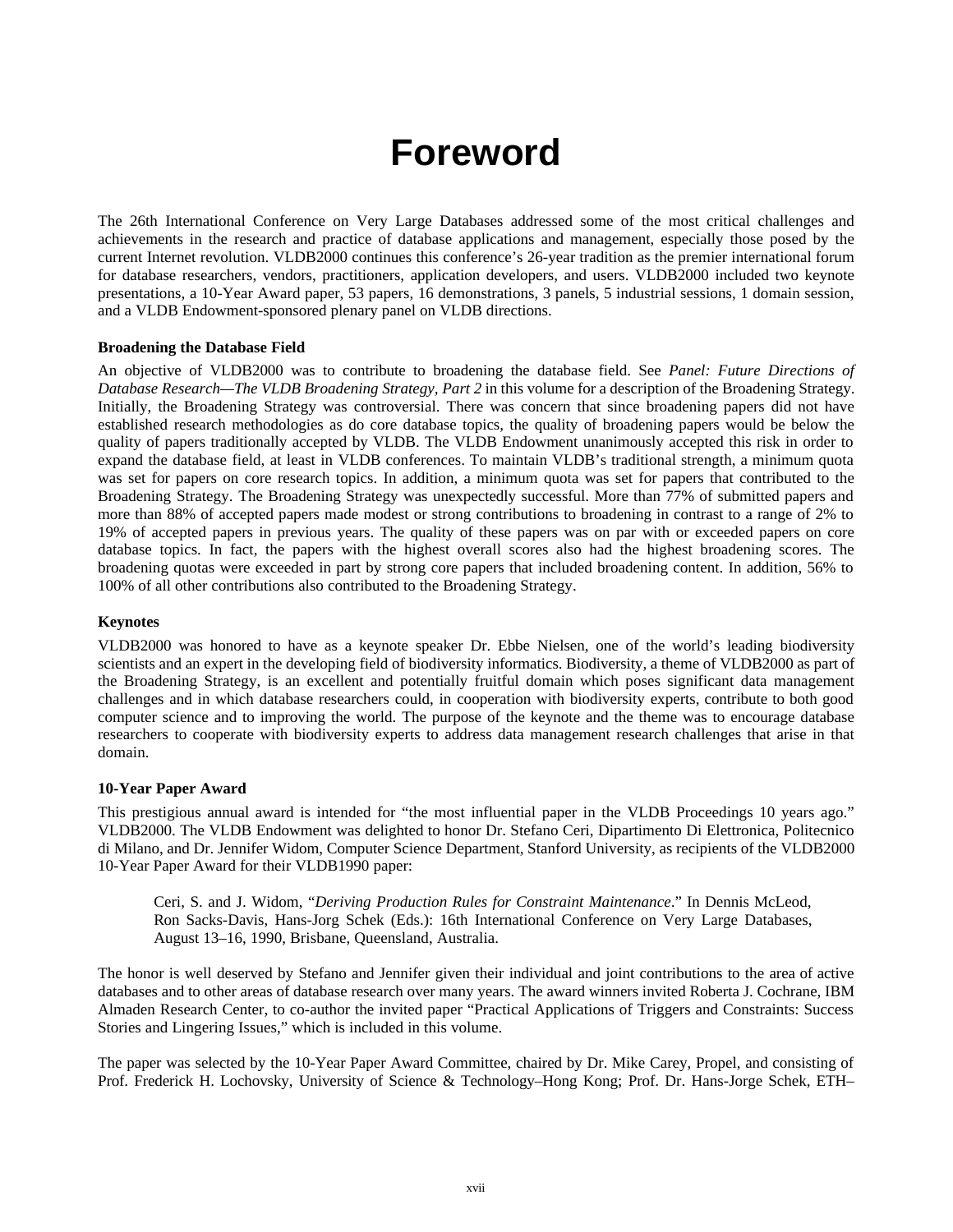Zürich; and Dr. H.V. Jagadish, University of Michigan. After an extensive analysis of 10 years of related research literature, the committee found that the paper has had a significant impact on database research and that it has been formative in initiating research on the application of production rules to various aspects of database systems. The paper was cited more than 60 times on www.vldb.org alone. The award winners also won the Best Paper Award at VLDB1991 in Barcelona, Catalonia, Spain, for their paper "Deriving Production Rules for Incremental View Maintenance." Jennifer also received the Test of Time Award at SIGMOD 2000 for her SIGMOD 1990 paper with Sheldon J. Finkelstein: "Set-Oriented Production Rules in Relational Database Systems."

### **Papers**

The program committee accepted 53 of the 349 papers submitted. The program committee was divided into three regional program committees: the Americas, chaired by Dr. Amr El Abbadi, University of California, Santa Barbara; Europe, Africa, and the Middle East, chaired by Dr. Gunter Schlageter, Fern Universität, Hagen; and the Far East, Asia, and Australia, chaired by Prof. Kyu-Young Whang, Korean Advanced Institute of Science and Technology. The program committee also selected a best paper of VLDB2000 as well as five papers that will be expanded to form a "Best of VLDB2000" issue of the *VLDB Journal.*

Papers were received from more than 22 countries, with more than 750 co-authors submitting papers. The 53 accepted papers had 163 co-authors. We thank the 105 program committee members and the additional 244 reviewers for their diligence and conscientiousness.

### **Demonstrations**

Dr. Opher Etzion, IBM Research Laboratory in Haifa, and Dr. Ahmed Elmagarmid, Purdue University, chaired the demonstrations program committee. Following the trend of recent database conferences, there was an increased emphasis on demonstrations of prototype systems and software. There were twice as many submissions and acceptances as there were for VLDB1999. Of the 33 demonstrations submitted, 16 were accepted. The 16 accepted demonstrations had 69 coauthors; more than 135 co-authors submitted demonstrations. Demonstrations were reviewed by a program committee of 8 and by 12 additional reviewers whom we thank for their work.

### **Panels**

Dr. Opher Etzion, IBM Research Laboratory in Haifa, and Dr. Ahmed Elmagarmid, Purdue University, were the panel chairs. The model management panel discussed the long-overlooked, open problem of translations between schemas or data representations. The 20/20 panel looked at future directions of database research. The third panel discussed how technology can be used to realize social, educational, and governmental policies. This topic could be particularly valuable for Africa, our host continent.

New for VLDB2000 was a plenary on the topic of broadening sponsored by the VLDB Endowment. This was not part of the regular refereed panels. It is a forum for explaining and discussing the Broadening Strategy used in VLDB2000, and possibly future VLDBs, and the ideas being pursued in the VLDB Endowment's Future Directions Committee.

### **Industrial Sessions**

The industrial chair, Dr. Umeshwar Dayal, Hewlett-Packard Laboratories, did a superb job of soliciting and assembling the VLDB2000 industrial program in keeping with the Broadening Strategy. Novel for VLDB2000 was the concept of a domain session. A domain session is a session devoted to a specific application domain that poses significant data management challenges. The first VLDB domain session concentrated on the conference theme of broadening in the rapidly growing field of biodiversity and bio-informatics.

### **Tutorials**

The tutorial chairs, Dr. Susan Davidson, University of Pennsylvania, and Dr. Divyakant Agrawal, University of California, Santa Barbara, accepted 5 of the 16 tutorials submitted. The VLDB2000 tutorials are published in a separate volume.